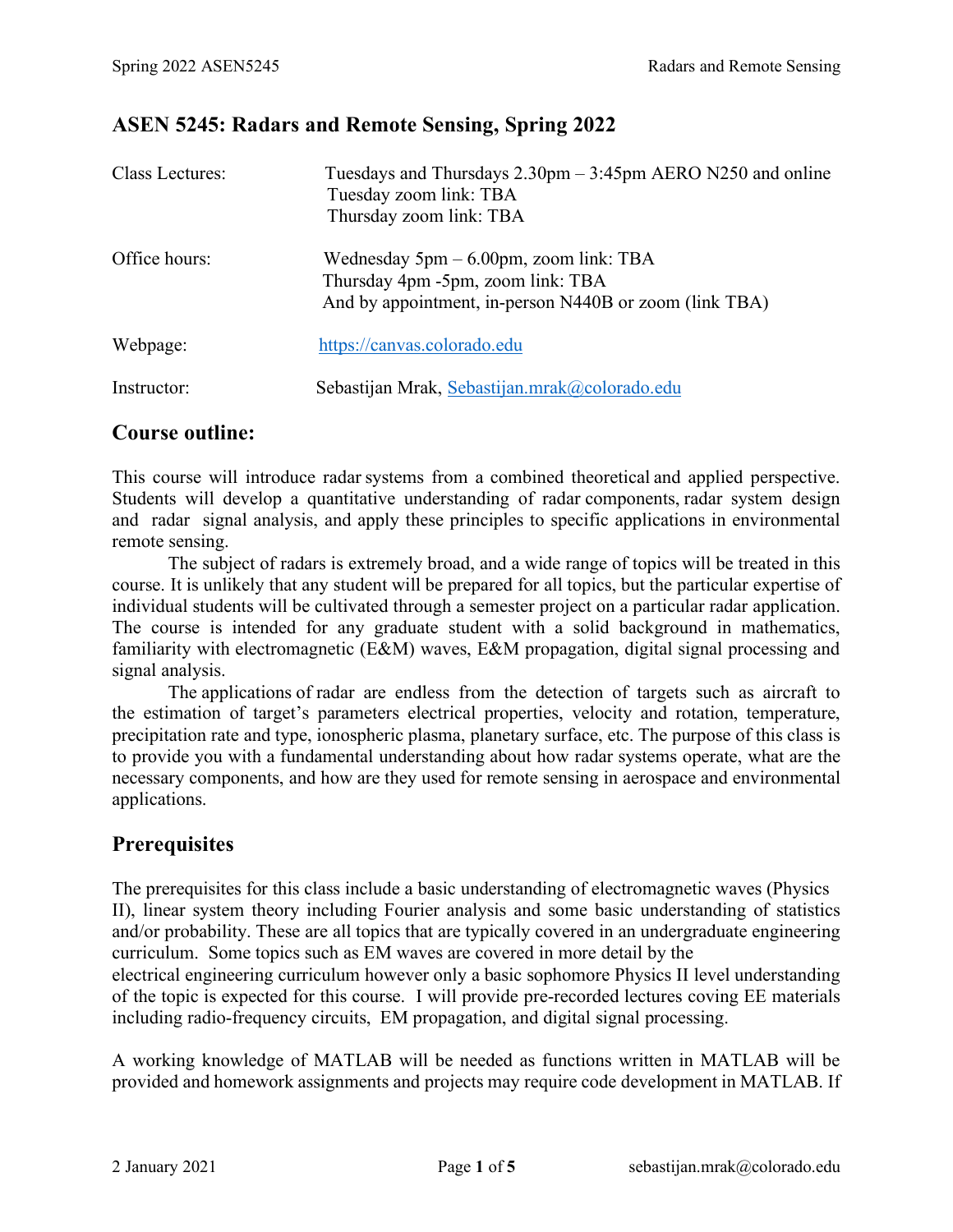you do not have a background in one these areas, you should expect to spend some extra time on the specific material.

There are many resources, including the library, at your disposal. If you have questions regarding your preparation for the class, you should contact the instructor. Additionally, because radar is abroad topic, it is not unexpected that students may need to do some additional work in specific topical areas to provide a firm base in the fundamentals.

#### **Textbook:**

Class notes, shred pre-recorder lectures, and my notes cover all the necessary materials you need to succeed in this class. In addition to these notes, a free online book **Principles of Modern Radar, Volume I - Basic Principles** by Richards, Scheer and Holm is available via [www.knovel.com.](http://www.knovel.com/) You can access it for free using you UCB VPN. To get VPN on your computer, see <https://oit.colorado.edu/>

### **Course grading**

**60% Quizzes:** I will prepare 6-8 quizzes posted on canvas every 2-3 weeks. These quizzes are open book, "take-home" exams with a limited time to upload answers. Quizzes won't be posted during your mid-terms, and your last one will be one week before the end of the semester ensuring you have enough time to prepare for other finals.

**40% Final paper:** Individual projects about one radar topic or application. Students will prepare a final report in a form of an IEEE conference/letters paper (4 pages).

**5% In-class engagement (extra points)**: I will be asking questions during lectures and will give points for engagement with the discussion.

Homework will be rolled out every other week, with solutions published online with a 14-day delay. The homework will prepare PhD students for the preliminary exam. We will discuss problems during office hours.

#### **Course content**

**1) Radar fundamentals:** Radar basics; pulsed radar; target ranging; range ambiguity; pulse-topulse motion; signal, noise and losses; target detection; receiver components and processing; Doppler radar; Doppler velocity ambiguity

**2) E&M propagation and radar antennas:** Radiation and propagation of radio waves, radar antennas, directivity, gain, antenna patterns; aperture antennas; phased array antennas

**3) Radar Sensitivity:** Radar power equation: derivation and application for point targets; Radar power equation for area targets; Radar power equation for volume targets; radar power losses; radio and receiver noise

**4) Scattering Processes:** Radar cross-section; Rayleigh, Mie, Bragg scattering, rough surfaces

**5) Radar Signals:** Transmitter/signal generating characteristics; pulsed waveforms; continuous waveforms; pulse modulation and compression; complex signals; digital filtering; Doppler spectrum

**6) Remote Sensing Applications:** Tracking radars, meteorological radars, incoherent scatter radar, synthetic aperture (SAR) radar, massive input massive output (MIMO) radar. Some applications will be covered by invited speakers.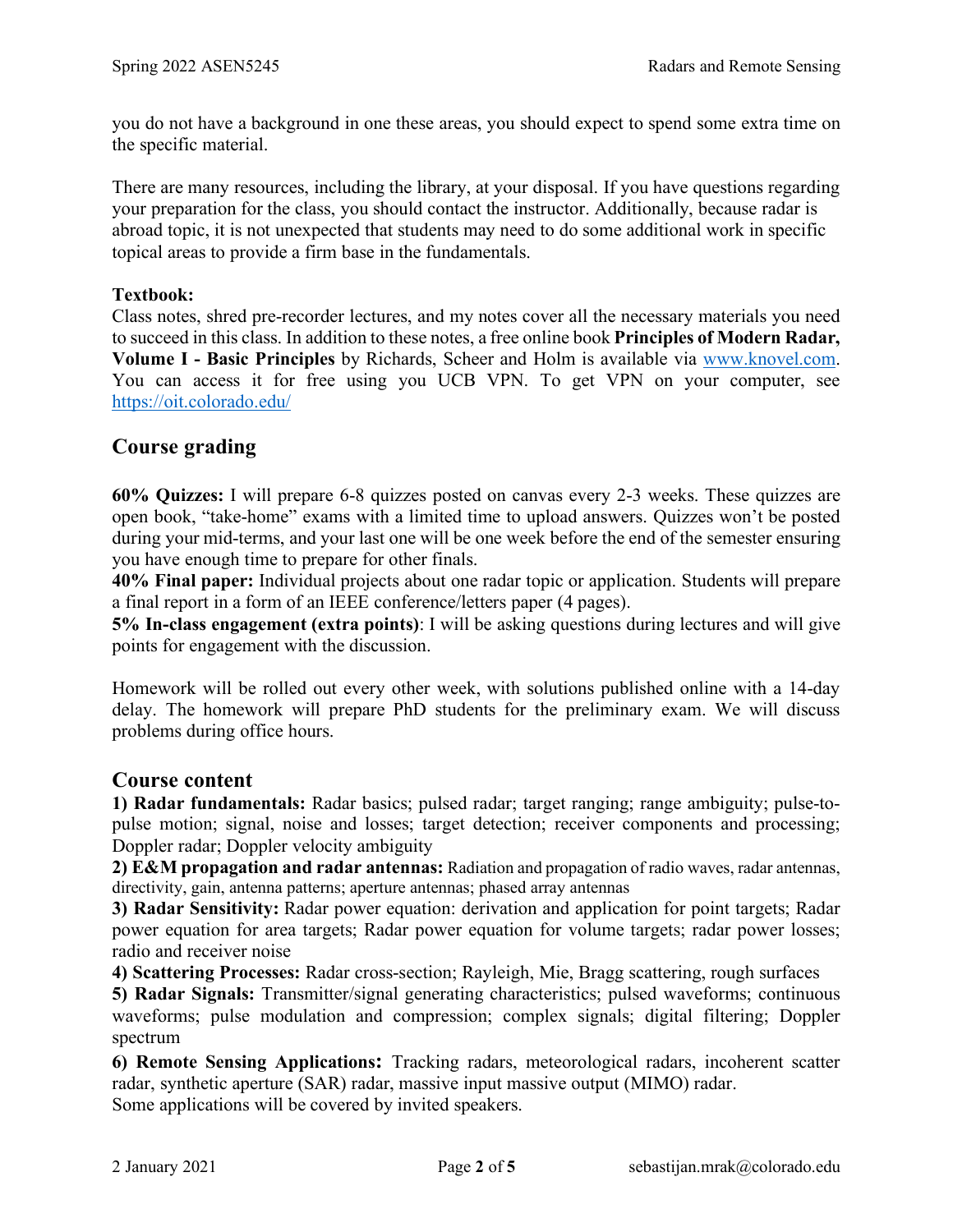# **University Policies for Spring 2022**

#### **Classroom Behavior**

Both students and faculty are responsible for maintaining an appropriate learning environment in all instructional settings, whether in person, remote or online. Those who fail to adhere to such behavioral standards may be subject to discipline. Professional courtesy and sensitivity are especially important with respect to individuals and topics dealing with race, color, national origin, sex, pregnancy, age, disability, creed, religion, sexual orientation, gender identity, gender expression, veteran status, political affiliation or political philosophy. For more information, see the policies o[n](http://www.colorado.edu/policies/student-classroom-and-course-related-behavior) [classroom behavior](http://www.colorado.edu/policies/student-classroom-and-course-related-behavior) and th[e](https://www.colorado.edu/sccr/student-conduct) [Student Conduct & Conflict Resolution policies.](https://www.colorado.edu/sccr/student-conduct)

# **Requirements for COVID-19**

As a matter of public health and safety, all members of the CU Boulder community and all visitors to campus must follow university, department and building requirements and all public health orders in place to reduce the risk of spreading infectious disease. Students who fail to adhere to these requirements will be asked to leave class, and students who do not leave class when asked or who refuse to comply with these requirements will be referred to [Student Conduct and Conflict](https://www.colorado.edu/sccr/)  [Resolution.](https://www.colorado.edu/sccr/) For more information, see the policy on [classroom behavior](http://www.colorado.edu/policies/student-classroom-and-course-related-behavior) and the [Student Code of](http://www.colorado.edu/osccr/)  [Conduct.](http://www.colorado.edu/osccr/) If you require accommodation because a disability prevents you from fulfilling these safety measures, please follow the steps in the "Accommodation for Disabilities" statement on this syllabus.

**CU Boulder currently requires masks in classrooms and laboratories regardless of vaccination status.** This requirement is a precaution to supplement CU Boulder's COVID-19 vaccine requirement. Exemptions include individuals who cannot medically tolerate a face covering, as well as those who are hearing-impaired or otherwise disabled or who are communicating with someone who is hearing-impaired or otherwise disabled and where the ability to see the mouth is essential to communication. If you qualify for a mask-related accommodation, please follow the steps in the "Accommodation for Disabilities" statement on this syllabus. In addition, vaccinated instructional faculty who are engaged in an indoor instructional activity and are separated by at least 6 feet from the nearest person are exempt from wearing masks if they so choose.

If you feel ill and think you might have COVID-19, if you have tested positive for COVID-19, or if you are unvaccinated or partially vaccinated and have been in close contact with someone who has COVID-19, you should stay home and follow the further guidance of th[e](https://www.colorado.edu/health/public-health/quarantine-and-isolation) [Public Health Office](https://www.colorado.edu/health/public-health/quarantine-and-isolation) (contacttracing@colorado.edu). If you are fully vaccinated and have been in close contact with someone who has COVID-19, you do not need to stay home; rather, you should self-monitor for symptoms and follow the further guidance of the [Public Health Office](https://www.colorado.edu/health/public-health/quarantine-and-isolation) (contacttracing@colorado.edu). **If you test positive or you are identified as a close contact after attending class in person, please send an email to me [\(Sebastijan.mrak@colorado.edu\)](mailto:Sebastijan.mrak@colorado.edu) immediately. I will notify the department and send a notification to class via Canvas without**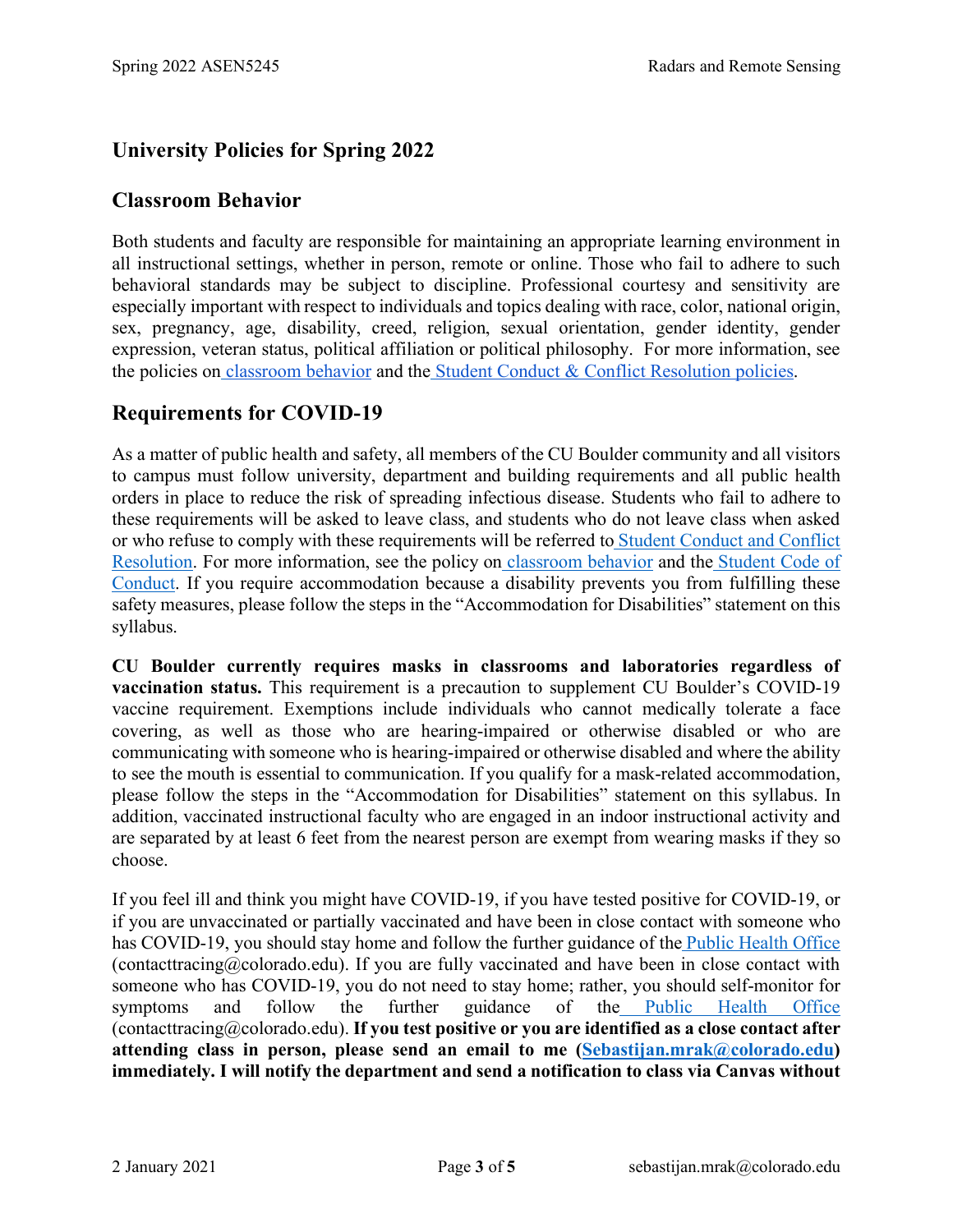**revealing the person's identity. This will give a heads up to everyone in order to facilitate self-testing and, if necessary, self-isolation.**

### **Accommodation for Disabilities**

If you qualify for accommodations because of a disability, please submit your accommodation letter from Disability Services to your faculty member in a timely manner so that your needs can be addressed. Disability Services determines accommodations based on documented disabilities in the academic environment. Information on requesting accommodations is located on th[e](https://www.colorado.edu/disabilityservices/) [Disability Services website.](https://www.colorado.edu/disabilityservices/) Contact Disability Services at 303-492-8671 or dsinfo@colorado.edu for further assistance. If you have a temporary medical condition, se[e](http://www.colorado.edu/disabilityservices/students/temporary-medical-conditions) [Temporary Medical](http://www.colorado.edu/disabilityservices/students/temporary-medical-conditions)  [Conditions](http://www.colorado.edu/disabilityservices/students/temporary-medical-conditions) on the Disability Services website.

#### **Preferred Student Names and Pronouns**

CU Boulder recognizes that students' legal information doesn't always align with how they identify. Students may update their preferred names and pronouns via the student portal; those preferred names and pronouns are listed on instructors' class rosters. In the absence of such updates, the name that appears on the class roster is the student's legal name.

#### **Honor Code**

All students enrolled in a University of Colorado Boulder course are responsible for knowing and adhering to the Honor Code academic integrity policy. Violations of the Honor Code may include, but are not limited to: plagiarism, cheating, fabrication, lying, bribery, threat, unauthorized access to academic materials, clicker fraud, submitting the same or similar work in more than one course without permission from all course instructors involved, and aiding academic dishonesty. All incidents of academic misconduct will be reported to the Honor Code (honor@colorado.edu; 303-492-5550). Students found responsible for violating the academic integrity policy will be subject to nonacademic sanctions from the Honor Code as well as academic sanctions from the faculty member. Additional information regarding the Honor Code academic integrity policy can be found on the [Honor Code website.](https://www.colorado.edu/osccr/honor-code)

#### **Sexual Misconduct, Discrimination, Harassment and/or Related Retaliation**

CU Boulder is committed to fostering an inclusive and welcoming learning, working, and living environment. The university will not tolerate acts of sexual misconduct (harassment, exploitation, and assault), intimate partner violence (dating or domestic violence), stalking, or protected-class discrimination or harassment by or against members of our community. Individuals who believe they have been subject to misconduct or retaliatory actions for reporting a concern should contact the Office of Institutional Equity and Compliance (OIEC) at 303-492-2127 or email cureport@colorado.edu. Information about university policies[,](https://www.colorado.edu/oiec/reporting-resolutions/making-report) [reporting options,](https://www.colorado.edu/oiec/reporting-resolutions/making-report) and the support resources can be found on th[e](http://www.colorado.edu/institutionalequity/) [OIEC website.](http://www.colorado.edu/institutionalequity/)

Please know that faculty and graduate instructors have a responsibility to inform OIEC when they are made aware of incidents of sexual misconduct, dating and domestic violence, stalking, discrimination, harassment and/or related retaliation, to ensure that individuals impacted receive